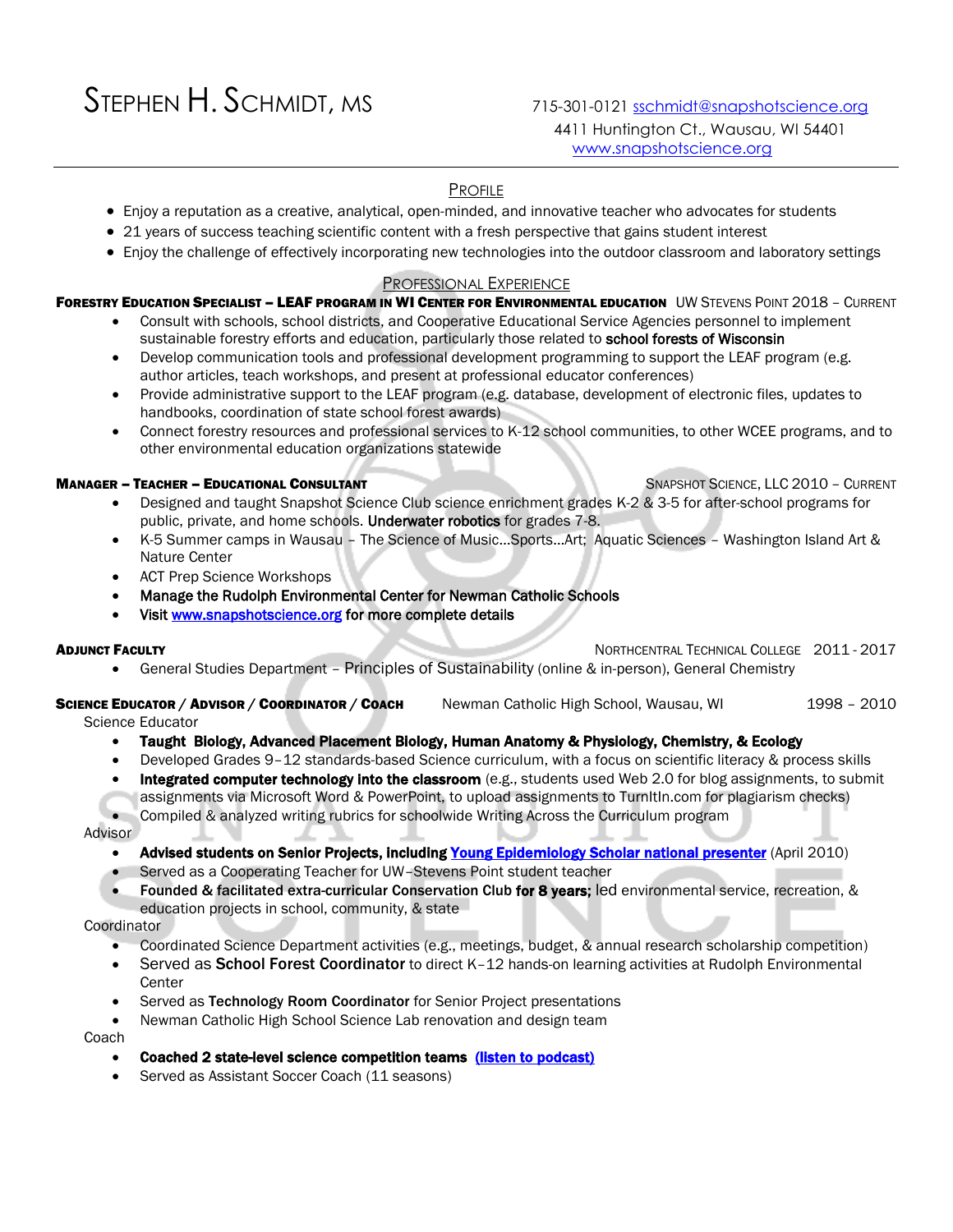# **[ARMADA](http://www.armadaproject.org/rsrch-exp/2004-2005/chukchi.htm) PROJECT MASTER TEACHER** Graduate School of Oceanography-University of Rhode Island 2004 - 2007

- Mentored 2 teachers; Planned and conducted a field-research trip with each mentee
- Conducted National Science Foundation (NSF) funded research aboard the USCGC Healy in the Beaufort & Chukchi Seas of the **Arctic Ocean**
- Presented at 2005 & 2007 National Science Teachers Association (NSTA) Conference on Science Education

# **STUDENT TEACHER** Ben Franklin Jr. High / Stevens Point Area Senior High (SPASH), Stevens Point, WI Spring 1998

- Taught Life Science (Grade 7) & General Science (Grade 8)
- Taught Biology (Grade 10) & Conservation Biology (Grades 11 & 12)

**PRACTICUM TEACHER / TEACHER ASSISTANT STEVENS POINTS AND STEVENS POINTS IN STEVENS POINTS AND STEVENS POINTS AND STEVENS OF A STEVENS POINTS AND STEVENS AND STEVENS AND STEVENS AND STEVENS AND STEVENS AND STEVENS AND STEV** 

- Co-taught a high school summer Field Biology class at SPASH
- Served as a Human Physiology Teacher Assistant at University of WI–Stevens Point
- Performed Chemistry demonstrations at Pacelli High School
- Developed a Microsoft Excel computer regression model program for a Biology class at SPASH

# GRADUATE ASSISTANT / RESEARCHER Cooperative Fisheries Research Unit, University of WI-Stevens Point 1993 - 1995

- Completed Master of Science thesis project: A Survey of Lakes on the Menominee Indian Reservation, Wisconsin
- Instructed undergraduate lab & led fieldtrips; Led team of technicians to collect biological & chemical data
- Conducted lab analyses of water quality & wrote management plans for 55 lakes

# PROFESSIONAL MEMBERSHIPS

| <b>Wisconsin Society of Science Teachers (WSST)</b><br><b>Wisconsin Association for Environmental Education (WAEE)</b><br><b>Society of American Foresters (SAF)</b>                                                                                                                        |
|---------------------------------------------------------------------------------------------------------------------------------------------------------------------------------------------------------------------------------------------------------------------------------------------|
| <b>CERTIFICATIONS</b>                                                                                                                                                                                                                                                                       |
| WI DPI - Professional Educator File Number 589959<br>- Grades 5-12 Environmental Science (1615); Biology (1605); Chemistry (1610)<br>- General Science: 5-9, WI DPI #1621                                                                                                                   |
| Wisconsin Technical College Instructor<br>National Soccer Coaches Association of America (NSCAA) - High School Soccer (no expiration)<br>American Sport Education Program (ASEP) - Coaching (no expiration)                                                                                 |
| <b>ACADEMIC PREPARATION</b>                                                                                                                                                                                                                                                                 |
| University of WI-Stevens Point, May 1998                                                                                                                                                                                                                                                    |
| University of WI-Stevens Point, December 1995                                                                                                                                                                                                                                               |
| BACHELOR OF SCIENCE, Environmental Science (Biology Emphasis), Chemistry Minor, Graduated Cum Laude<br>Stephen F. Austin State University, Nacogdoches, TX, May 1993                                                                                                                        |
| <b>ACHIEVEMENTS</b><br>WI DPI Robotics League Grant through UW-Marathon Continuing Education Robotics Club (2017)<br>Beyond Pencils Grant - Seeing Nature Through the Lens of Tech "Knowledgy" (2009)<br>• Beyond Pencils Grant - Understanding Watersheds: Where Does the Water Go? (2006) |
|                                                                                                                                                                                                                                                                                             |

- Wisconsin Environmental Education (EE) Board Grant Wausau Area Catholic Schools EE Curriculum Initiative (2001)
- Beyond Pencils Grant Student Management of Local Natural Resources (2000)
- Beyond Pencils Grant DNA Fingerprinting with Gel Electrophoresis (1999)

## Awards

# • Friend of Conservation Award – North Central Land & Water Conservation Association (2003)

• Radio Shack National Science & Math Teacher Awards – Honorable Mention (2001)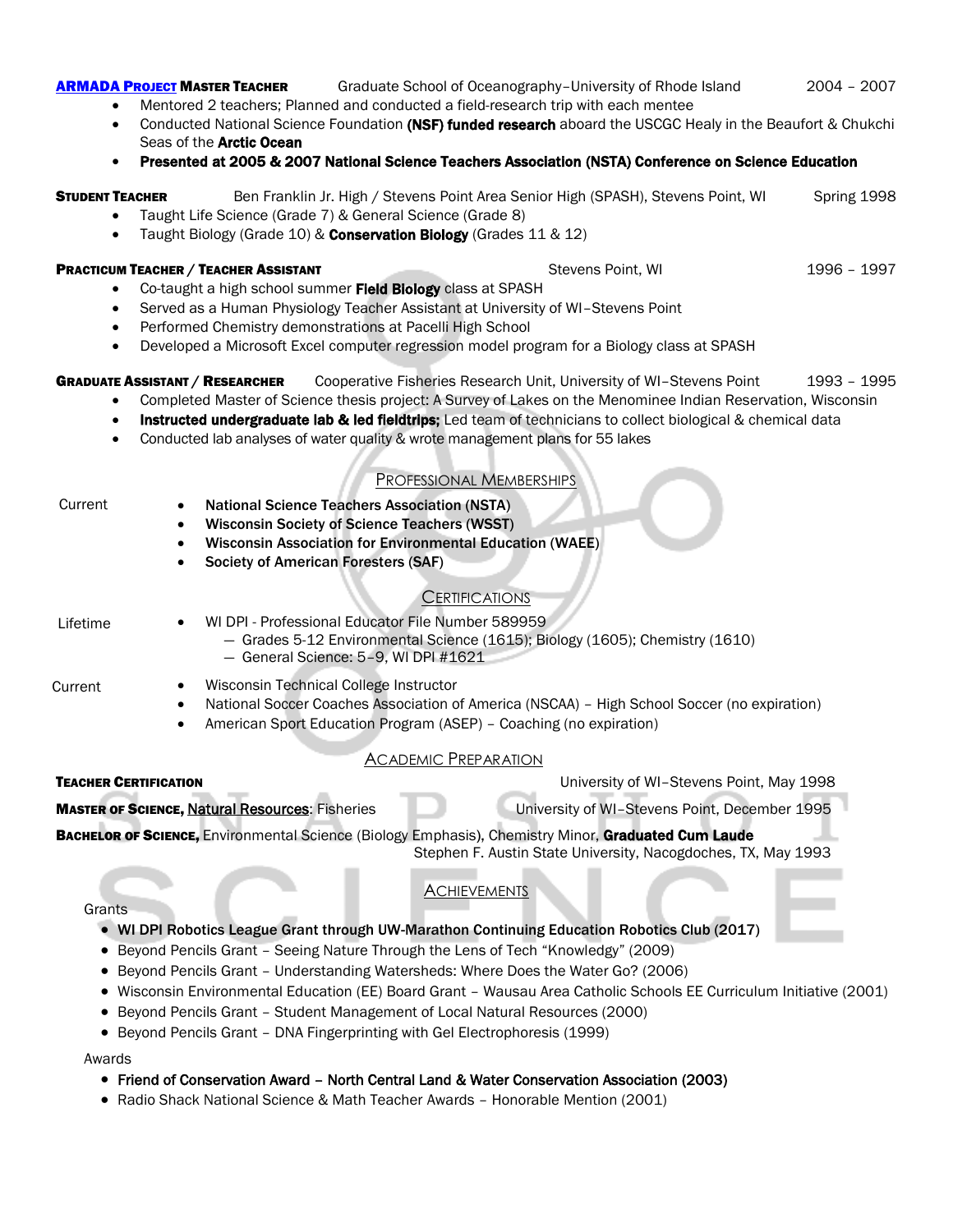**Distinctions** 

- ARMADA Project Master Teacher (2004) see above
- Assistant Soccer Coach at WIAA Division III State Tournament (2003)
- University of WI Stevens Point Men's Soccer Club player in the National Collegiate Club Championship Tournament (1994)
- Stephen F. Austin State University: Alpha Chi, Beta Beta Beta (Biology), Gamma Sigma Epsilon (Chemistry)
- University of WI–Stevens Point: Kappa Delta Pi (Education) & Phi Kappa Phi
- Boy Scouts of America Eagle Scout

Volunteer/Community Activities

- Founder, Director, and Mentor of STEM ROV Underwater Robotics Club at UWSP Wausau (2015 Current)
- [Colossal Fossils](http://www.colossalfossils.com/Content/Meet-the-Board-and-Staff.cfm) Board Member (2017 Current)

# STEPHEN H. SCHMIDT, MS715-301-0121 [sschmidt@snapshotscience.org](mailto:sschmidt@snapshotscience.org)

4411 Huntington Ct., Wausau, WI 54401 [www.snapshotscience.org](http://www.snapshotscience.org/)

# PROFESSIONAL REFERENCES

# Dr. Perry Cook Jan Klosinski

Professor of Science Education **Retired – Former President** University of Wisconsin – Stevens Point [Newman Catholic Schools](http://www.newmancatholicschools.com/) [pcook@uwsp.edu](mailto:pcook@uwsp.edu) [janet.klosinski@gmail.com](mailto:janet.klosinski@gmail.com) (715) 346.3263 (715) 573.3111

Pacelli High School **Department Controller Controller Controller Controller Controller Controller Controller Controller Controller Controller Controller Controller Controller Controller Controller Controller Controller Con** Stevens Point, WI Greeck Contract Contract Contract Contract Contract Contract Contract Contract Contract Contract Contract Contract Contract Contract Contract Contract Contract Contract Contract Contract Contract Contract [ltheiss@pacellicatholicschools.com](mailto:ltheiss@pacellicatholicschools.com) (715) 346-2633 (715) 341-2442

## Larry Theiss Gretchen Marshall

Principal Wisconsin School Forest Specialist

Adjunct Science Instructor, **Executive Contract Contract Contract Contract Contract Contract Contract Contract Contract Contract Contract Contract Contract Contract Contract Contract Contract Contract Contract Contract Con** Northcentral Technical College (715) 845-8274 (NCHS)

Steve Knudsen Therese Kluck Science and Math Teacher, The Contract of the Math Teacher, Homeschool Parent Leader Newman Catholic High School **Academic Consignors - Owner** Academic Consignors - Owner

## Nancy Cedar

Out-of-school Learning Coordinator Wausau School District [ncedar@wausauschools.org](mailto:ncedar@wausauschools.org) 715-261-0581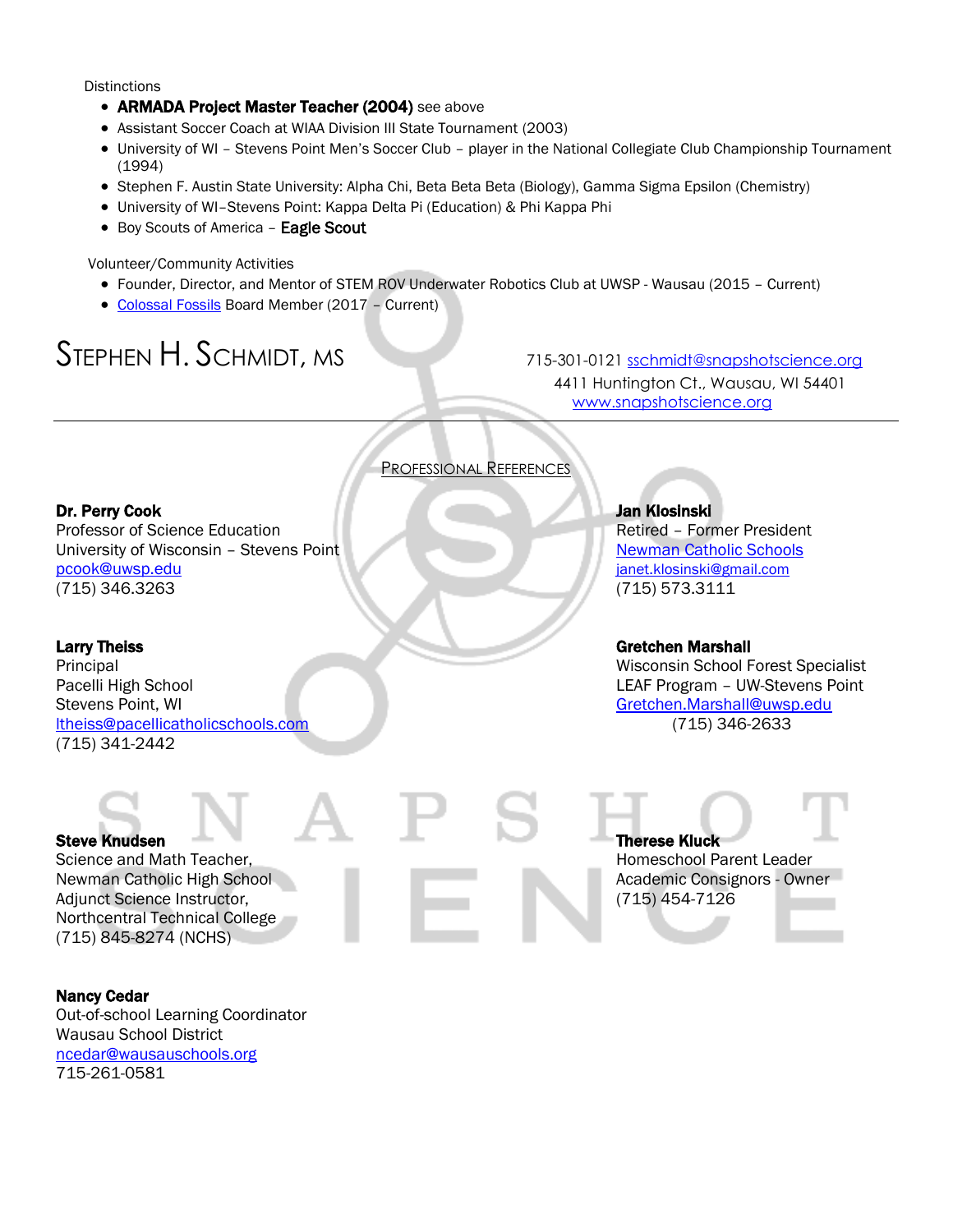# PROFESSIONAL PRESENTATIONS

- Explore Wisconsin Waters with Underwater Drones Science in the Northwoods Research Conference & WAEE Fall Conference (2019)
- Wisconsin High School Forestry Course Needs Assessment WSST and Wisconsin Association of Agricultural Educators Annual Conferences (2019)
- Underwater Robotics Programs for Youth. Wisconsin Afterschool Association Spring Conference (2019)
- Snapshot Science Club Workshop, Wisconsin Afterschool Association Spring Conference (2016 & 2017)
- Rudolph Environmental Center: Past, Present, and Future Teacher In-service, Newman Catholic Schools (2012)
- Understanding Watersheds: Where Does the Water Go? National Conference on Science Education, St. Louis, MO (2007)
- ARMADA Project Workshop. National Conference on Science Education, Dallas, TX (2005)
- ARMADA Project. Wisconsin Society of Science Teachers Annual Conference, La Crosse, WI (2005)
- Senior Science Projects: Tools for Career Exploration. WI Society of Science Teachers Annual Conference (2002)

## **PUBLICATIONS**

- Schmidt, S. H. (Fall 2018 Current) School Forests of Wisconsin (Series). Wisconsin Woodlands. A publication of the Wisconsin Woodland Owners Association.
- Meronek, T. G., Bouchard, P. M., Buckner, E. R., Burri, T. M., Demmerly, K. K., Hatleli, D. C., Klumb, R. A., Schmidt, S. H., & Coble, D. W. (1996). [A review of fish control projects.](http://afsjournals.org/doi/abs/10.1577/1548-8675%281996%29016%3C0063%3AAROFCP%3E2.3.CO%3B2?journalCode=fima) *North American Journal of Fisheries Management, 16*(1), 63–74.
- Schmidt, S. H. (1995). A survey of lakes on the Menominee Indian Reservation, Wisconsin. Master's thesis, University of Wisconsin, Stevens Point. 359pp.

# PROFESSIONAL DEVELOPMENT & CONTINUING EDUCATION

2019 PRESCRIBED FIRE FOR OAK MANAGEMENT WORKSHOP. UWSP FORESTRY EDUCATION DEVELOPMENT INITIATIVE. TOMAHAWK, WI.

ENERGY IN NATURE WORKSHOP – KEEP CENTRAL WISCONSIN ENVIRONMENTAL STATION, AMHERST, WI

- 2018 BIOMASS ENERGY KEEP ONLINE COURSE
- 2017 NATIONAL SCIENCE TEACHERS MIDWEST REGIONAL CONFERENCE ON SCIENCE EDUCATION, MILWAUKEE, WI.

STUDENT BEHAVIOR MANAGEMENT. NORTHCENTRAL TECHNICAL COLLEGE-FQAS COURSE. WAUSAU, WI.

WISCONSIN SOCIETY OF SCIENCE TEACHERS ANNUAL CONFERENCE, BROOKFIELD, WI.

2016 ASSESSMENT. NORTHCENTRAL TECHNICAL COLLEGE –FQAS COURSE - ONLINE, WAUSAU, WI.

WISCONSIN SOCIETY OF SCIENCE TEACHERS ANNUAL CONFERENCE, LACROSSE, WI.

- 2015 NATIONAL SCIENCE TEACHERS ASSOCIATION NATIONAL CONFERENCE ON SCIENCE EDUCATION. CHICAGO, IL.
- 2014 WISCONSIN SOCIETY OF SCIENCE TEACHERS ANNUAL CONFERENCE, APPLETON, WI.

STEAMWORKS: 10 QUINTILLION AND COUNTING – THE SCIENCE AND ART OF THE INSECT. UW-LACROSSE, WI.

ONLINE CURRICULUM AND COURSE DESIGN IN WIDS. NORTHCENTRAL TECHNICAL COLLEGE. WAUSAU, WI.

- 2013 KEEP ENERGY EDUCATION CONCEPTS AND PRACTICES ONLINE UW-STEVENS POINT. STEVENS POINT, WI. ADVANCED AUTISM TRAINING IN COMMUNICATION. WISCONSIN DEPARTMENT OF PUBLIC INSTRUCTION. BROOKFIELD, WI. WISCONSIN SOCIETY OF SCIENCE TEACHERS ANNUAL CONFERENCE, WAUSAU, WI.
- 2012 Wisconsin Society of Science Teachers Annual Conference, Madison, WI.